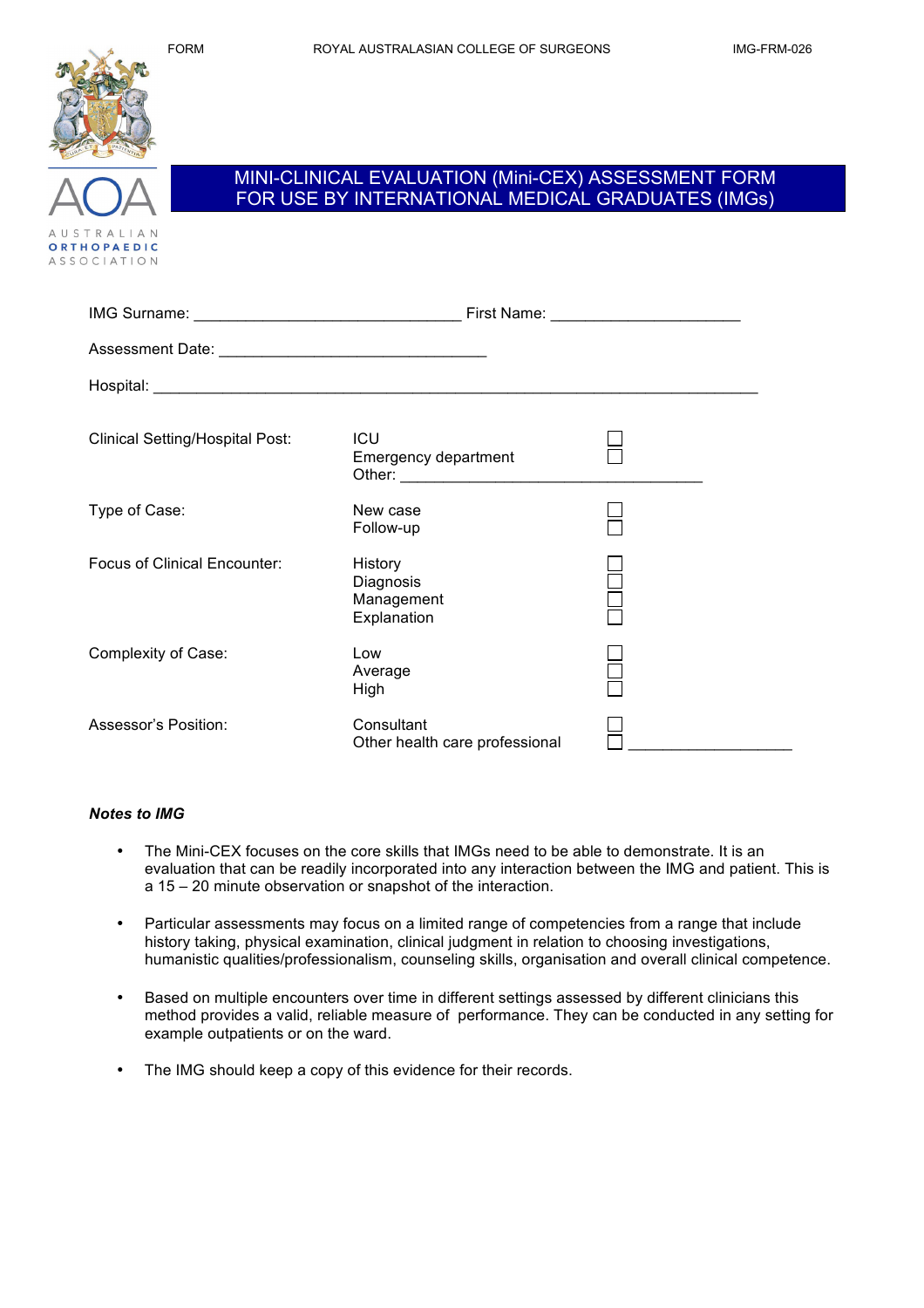|                | Please assess and mark the following<br>areas                                                                                                                | Unsatisfactory | <b>Borderline</b> | Competent | Excellent | not applicable<br>$\overline{a}$<br>observed |
|----------------|--------------------------------------------------------------------------------------------------------------------------------------------------------------|----------------|-------------------|-----------|-----------|----------------------------------------------|
|                | History-taking                                                                                                                                               |                |                   |           |           |                                              |
| $\overline{2}$ | Physical examination                                                                                                                                         |                |                   |           |           |                                              |
| 3              | Communicates to patients (and their<br>family) about procedures, potentialities<br>and risks to encourage their participation<br>in informed decision-making |                |                   |           |           |                                              |
| 4              | Adjusts manner of communication with<br>patients for cultural and linguistic<br>differences and emotional status                                             |                |                   |           |           |                                              |
| 5              | Recognises what constitutes 'bad news'<br>for patients (and their family) and<br>communicates accordingly                                                    |                |                   |           |           |                                              |
| 6              | Recognises the symptoms of, accurately<br>diagnoses, and manages common<br>problems                                                                          |                |                   |           |           |                                              |
| 7              | Professionalism                                                                                                                                              |                |                   |           |           |                                              |
| 8              | Organisation/efficiency                                                                                                                                      |                |                   |           |           |                                              |
| 9              | Overall clinical care                                                                                                                                        |                |                   |           |           |                                              |

## **Suggestions for development**